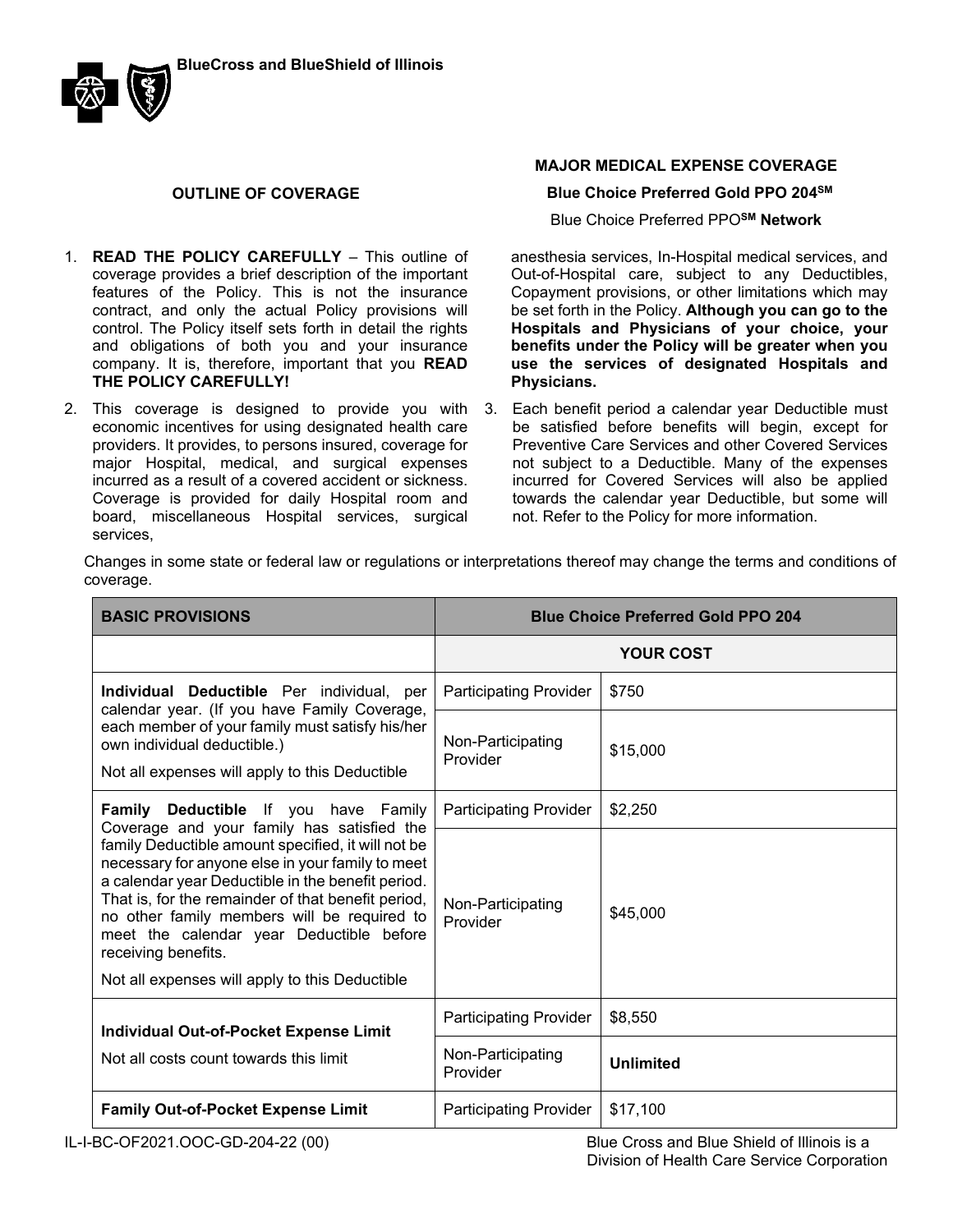| Not all costs count towards this limit                                                                                                                                                                                                                                                                                                                                                                                                                                         | Non-Participating<br>Provider                      | <b>Unlimited</b>           |  |
|--------------------------------------------------------------------------------------------------------------------------------------------------------------------------------------------------------------------------------------------------------------------------------------------------------------------------------------------------------------------------------------------------------------------------------------------------------------------------------|----------------------------------------------------|----------------------------|--|
| Inpatient Hospitals Benefits Including, but not limited to Daily bed, board and general nursing care, and ancillary<br>services (i.e., operating rooms, drugs, surgical dressings, and lab work).                                                                                                                                                                                                                                                                              |                                                    |                            |  |
|                                                                                                                                                                                                                                                                                                                                                                                                                                                                                | <b>YOUR COST</b>                                   |                            |  |
|                                                                                                                                                                                                                                                                                                                                                                                                                                                                                | <b>Participating Provider</b>                      | 30% of the Eligible Charge |  |
| <b>Inpatient Hospital Covered Services</b>                                                                                                                                                                                                                                                                                                                                                                                                                                     | Non-Participating<br>Provider                      | 50% of the Eligible Charge |  |
|                                                                                                                                                                                                                                                                                                                                                                                                                                                                                | <b>Participating Provider</b>                      | \$850 per admission        |  |
| <b>Inpatient Hospital Copayment</b>                                                                                                                                                                                                                                                                                                                                                                                                                                            | Non-Participating<br>Provider                      | \$2,000 per admission      |  |
| Outpatient Hospital Benefits Including, but not limited to Surgery, diagnostic services, radiation, therapy,<br>chemotherapy, electroconvulsive therapy, renal dialysis treatments and continuous ambulatory peritoneal dialysis<br>treatment, coordinated home care program, pre-admission testing, partial hospitalization treatment program,<br>autism spectrum disorders, habilitative services, surgical implants, maternity services, abortion care, and urgent<br>care. |                                                    |                            |  |
| <b>Outpatient Hospital Covered Services</b>                                                                                                                                                                                                                                                                                                                                                                                                                                    | <b>Participating Provider</b>                      | 30% of the Eligible Charge |  |
| (except for surgical sterilization procedure)                                                                                                                                                                                                                                                                                                                                                                                                                                  | Non-Participating<br>Provider                      | 50% of the Eligible Charge |  |
| <b>Surgical sterilization procedure</b>                                                                                                                                                                                                                                                                                                                                                                                                                                        | <b>Participating Provider</b>                      | None                       |  |
|                                                                                                                                                                                                                                                                                                                                                                                                                                                                                | Non-Participating<br>Provider                      | 50% of the Eligible Charge |  |
| <b>Outpatient Diagnostic X-Ray Services from</b>                                                                                                                                                                                                                                                                                                                                                                                                                               | <b>Freestanding Facility</b>                       | 20% of the Eligible Charge |  |
| a Participating Provider                                                                                                                                                                                                                                                                                                                                                                                                                                                       | Hospital                                           | 30% of the Eligible Charge |  |
| <b>Outpatient Diagnostic X-Ray Services from</b><br>a Non-Participating Provider                                                                                                                                                                                                                                                                                                                                                                                               | 50% of the Eligible Charge                         |                            |  |
| <b>Outpatient Laboratory from a Participating</b>                                                                                                                                                                                                                                                                                                                                                                                                                              | <b>Freestanding Facility</b>                       | 20% of the Eligible Charge |  |
| Provider                                                                                                                                                                                                                                                                                                                                                                                                                                                                       | <b>Hospital Setting</b>                            | 30% of the Eligible Charge |  |
| <b>Outpatient Laboratory Services from a Non-</b><br><b>Participating Provider</b>                                                                                                                                                                                                                                                                                                                                                                                             | 50% of the Eligible Charge                         |                            |  |
| <b>Outpatient Surgery from a Participating</b>                                                                                                                                                                                                                                                                                                                                                                                                                                 | <b>Freestanding Facility</b>                       | 20% of the Eligible Charge |  |
| Provider                                                                                                                                                                                                                                                                                                                                                                                                                                                                       | Hospital                                           | 30% of the Eligible Charge |  |
| <b>Outpatient Surgery from a Non-</b><br><b>Participating Provider</b>                                                                                                                                                                                                                                                                                                                                                                                                         | \$2,000 Copayment, then 50% of the Eligible Charge |                            |  |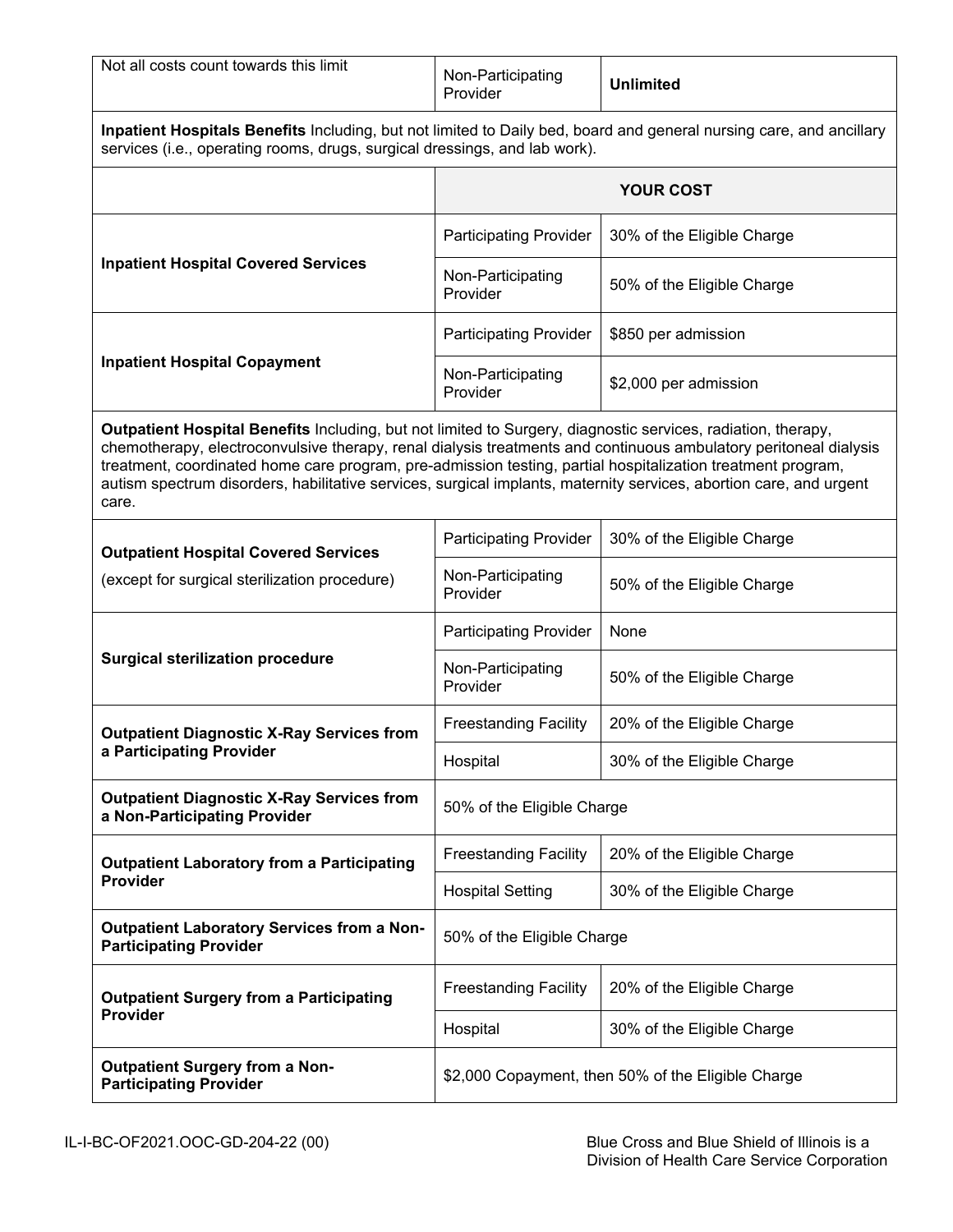| <b>Certain Diagnostic Tests from a</b><br><b>Participating Provider: Computerized</b>                                                                                                                                                                                                                                                                                                                                                                                                                                                                                                                                                                                                                                                                                                                                                                                                                                                   | <b>Freestanding Facility</b>   | 20% of the Eligible Charge |                              |
|-----------------------------------------------------------------------------------------------------------------------------------------------------------------------------------------------------------------------------------------------------------------------------------------------------------------------------------------------------------------------------------------------------------------------------------------------------------------------------------------------------------------------------------------------------------------------------------------------------------------------------------------------------------------------------------------------------------------------------------------------------------------------------------------------------------------------------------------------------------------------------------------------------------------------------------------|--------------------------------|----------------------------|------------------------------|
| Tomography (CT Scan), Positron Emission<br>Tomography (PET Scan), Magnetic<br><b>Resonance Imaging (MRI)</b>                                                                                                                                                                                                                                                                                                                                                                                                                                                                                                                                                                                                                                                                                                                                                                                                                            | Hospital                       |                            | 30% of the Eligible Charge   |
| <b>Certain Diagnostic Tests from a Non-</b><br><b>Participating Provider: Computerized</b><br>Tomography (CT Scan), Positron Emission<br>Tomography (PET Scan), Magnetic<br><b>Resonance Imaging (MRI)</b>                                                                                                                                                                                                                                                                                                                                                                                                                                                                                                                                                                                                                                                                                                                              | 50% of the Eligible Charge     |                            |                              |
| <b>Urgent Care Facility visit from a</b><br><b>Participating Provider</b>                                                                                                                                                                                                                                                                                                                                                                                                                                                                                                                                                                                                                                                                                                                                                                                                                                                               | \$50 per visit, no Deductible  |                            |                              |
|                                                                                                                                                                                                                                                                                                                                                                                                                                                                                                                                                                                                                                                                                                                                                                                                                                                                                                                                         | <b>Hospital Emergency Care</b> |                            |                              |
|                                                                                                                                                                                                                                                                                                                                                                                                                                                                                                                                                                                                                                                                                                                                                                                                                                                                                                                                         |                                |                            | <b>YOUR COST</b>             |
| <b>Emergency Accident Care from either a</b><br><b>Participating or Non-Participating Provider</b>                                                                                                                                                                                                                                                                                                                                                                                                                                                                                                                                                                                                                                                                                                                                                                                                                                      | 30% of the Eligible Charge     |                            |                              |
| <b>Emergency Medical Care, Mental Illness, or</b><br><b>Substance Use Disorder services provided</b><br>in a Hospital emergency department from<br>either a Participating or Non-Participating<br><b>Provider</b>                                                                                                                                                                                                                                                                                                                                                                                                                                                                                                                                                                                                                                                                                                                       | 30% of the Eligible Charge     |                            |                              |
| <b>Emergency department services that are</b><br>not Emergency Accident Care, Emergency                                                                                                                                                                                                                                                                                                                                                                                                                                                                                                                                                                                                                                                                                                                                                                                                                                                 | <b>Participating Provider</b>  |                            | 30% of the Eligible Charge   |
| Medical Care, or Mental Illness, or<br><b>Substance Use Disorder services provided</b><br>in a Hospital emergency department                                                                                                                                                                                                                                                                                                                                                                                                                                                                                                                                                                                                                                                                                                                                                                                                            | Non Participating Provider     |                            | 50% of the Eligible Charge   |
| <b>Emergency Room Copayment</b>                                                                                                                                                                                                                                                                                                                                                                                                                                                                                                                                                                                                                                                                                                                                                                                                                                                                                                         |                                |                            |                              |
| (waived if admitted to the Hospital as an<br>Inpatient immediately following emergency<br>treatment)                                                                                                                                                                                                                                                                                                                                                                                                                                                                                                                                                                                                                                                                                                                                                                                                                                    | \$1,000 per occurrence         |                            |                              |
| Physician Benefits Surgery, anesthesia, assistant surgeon, medical care, treatment of illness, consultations,<br>mammograms, outpatient periodic health examinations, routine pediatric care, diagnostic services, injected<br>medicines, amino acid-based elemental formulas, electroconvulsive therapy, radiation therapy, chemotherapy,<br>cancer medications, outpatient rehabilitative therapy, autism spectrum disorders, habilitative services, rehabilitative<br>services, outpatient respiratory therapy, chiropractic and osteopathic manipulation, hearing screening, diabetes self-<br>management training and education, pediatric vision care, dental accident care, family planning services, outpatient<br>contraceptive services, bone mass measurement and osteoporosis, investigational cancer treatment, infertility<br>treatment, mastectomy related services, maternity services, abortion care, and urgent care. |                                |                            |                              |
|                                                                                                                                                                                                                                                                                                                                                                                                                                                                                                                                                                                                                                                                                                                                                                                                                                                                                                                                         |                                |                            | <b>YOUR COST</b>             |
|                                                                                                                                                                                                                                                                                                                                                                                                                                                                                                                                                                                                                                                                                                                                                                                                                                                                                                                                         | <b>Participating Provider</b>  |                            | 30% of the Maximum Allowance |
| <b>Surgical/Medical Covered Services</b>                                                                                                                                                                                                                                                                                                                                                                                                                                                                                                                                                                                                                                                                                                                                                                                                                                                                                                | Non-Participating<br>Provider  |                            | 50% of the Maximum Allowance |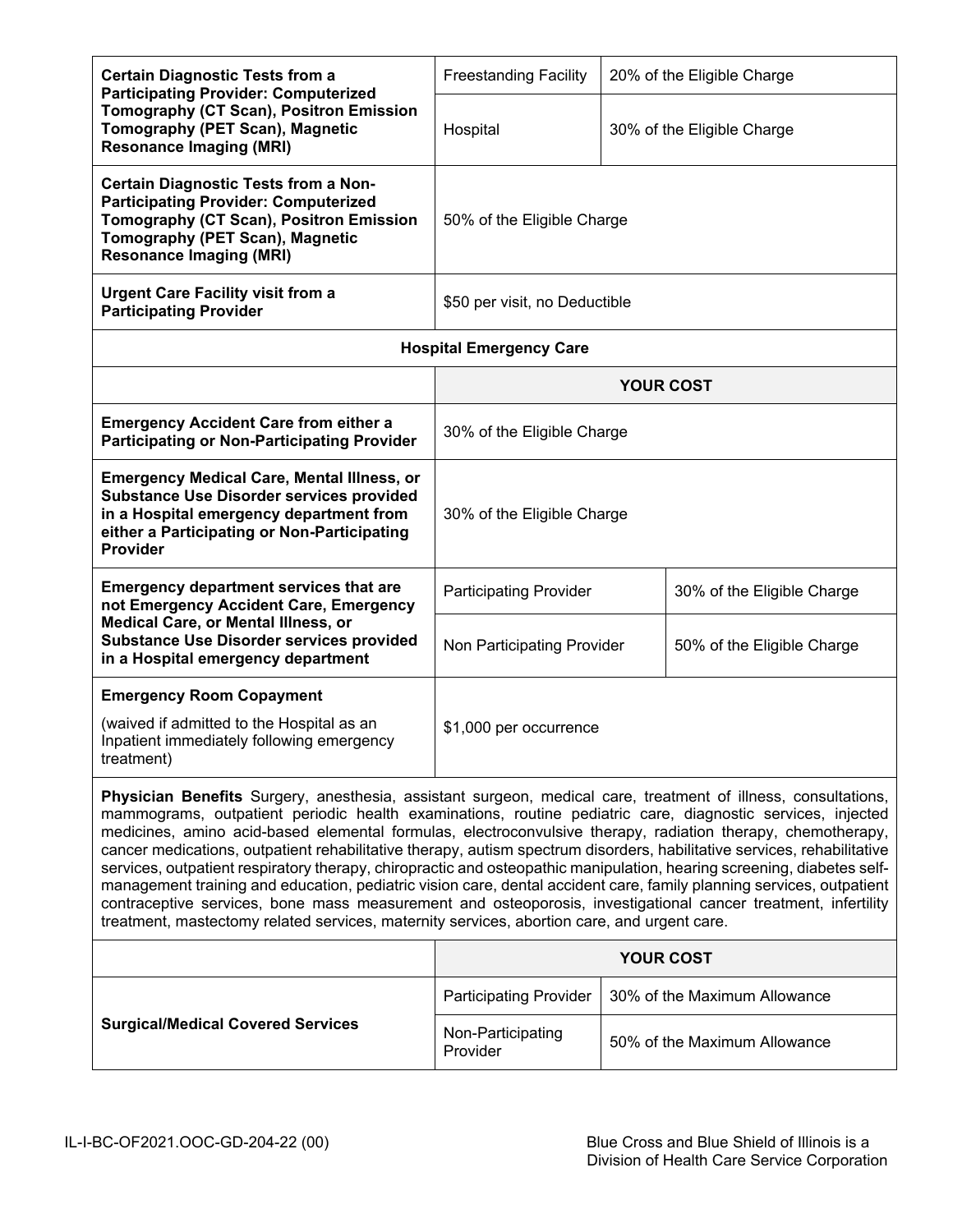|                                                                                                                                                                                                                                                                   | <b>Participating Provider</b>                                                            | \$15 per visit, no Deductible |  |
|-------------------------------------------------------------------------------------------------------------------------------------------------------------------------------------------------------------------------------------------------------------------|------------------------------------------------------------------------------------------|-------------------------------|--|
| <b>Outpatient office visits</b>                                                                                                                                                                                                                                   | Non-Participating<br>Provider                                                            | 50% of the Maximum Allowance  |  |
| <b>Outpatient Specialist office visits</b>                                                                                                                                                                                                                        | <b>Participating Provider</b>                                                            | \$50 per visit, no Deductible |  |
|                                                                                                                                                                                                                                                                   | Non-Participating<br>Provider                                                            | 50% of the Maximum Allowance  |  |
| <b>Surgical sterilization procedures</b>                                                                                                                                                                                                                          | <b>Participating Provider</b>                                                            | None                          |  |
|                                                                                                                                                                                                                                                                   | Non-Participating<br>Provider                                                            | 50% of the Maximum Allowance  |  |
| <b>Outpatient Mental Illness and Substance</b><br><b>Use Disorder Office Visit (Participating</b><br>Providers)                                                                                                                                                   | \$15 per visit, no Deductible                                                            |                               |  |
| <b>Chiropractic and Osteopathic Manipulation</b>                                                                                                                                                                                                                  | 25 visit maximum per calendar year                                                       |                               |  |
| <b>Naprapathic Services</b>                                                                                                                                                                                                                                       | 15 visit maximum per calendar year                                                       |                               |  |
| <b>Emergency Accident Care from either a</b><br><b>Participating or Non-Participating Provider</b>                                                                                                                                                                | 30% of the Maximum Allowance                                                             |                               |  |
| <b>Emergency Medical Care, Mental Illness or</b><br><b>Substance Use Disorder services provided</b><br>in a Hospital emergency department from<br>either a Participating or Non-Participating<br>Provider                                                         | 30% of the Maximum Allowance                                                             |                               |  |
| <b>Emergency department services that are</b><br>not Emergency Accident Care, Emergency                                                                                                                                                                           | <b>Participating Provider</b>                                                            | 30% of the Eligible Charge    |  |
| Medical Care, Mental Illness, or Substance<br>Use Disorder services provided in a<br><b>Hospital emergency department</b>                                                                                                                                         | Non-Participating Provider                                                               | 50% of the Eligible Charge    |  |
| <b>Other (Miscellaneous) Covered Services</b><br><b>Blood and blood components; Ambulance</b><br><b>Transportation, medical and surgical</b><br>dressings, supplies, casts and splints,<br>prosthetic devices, orthotic devices and<br>durable medical equipment. | 30% of Eligible Charge, Ambulance Transportation Eligible<br>Charge or Maximum Allowance |                               |  |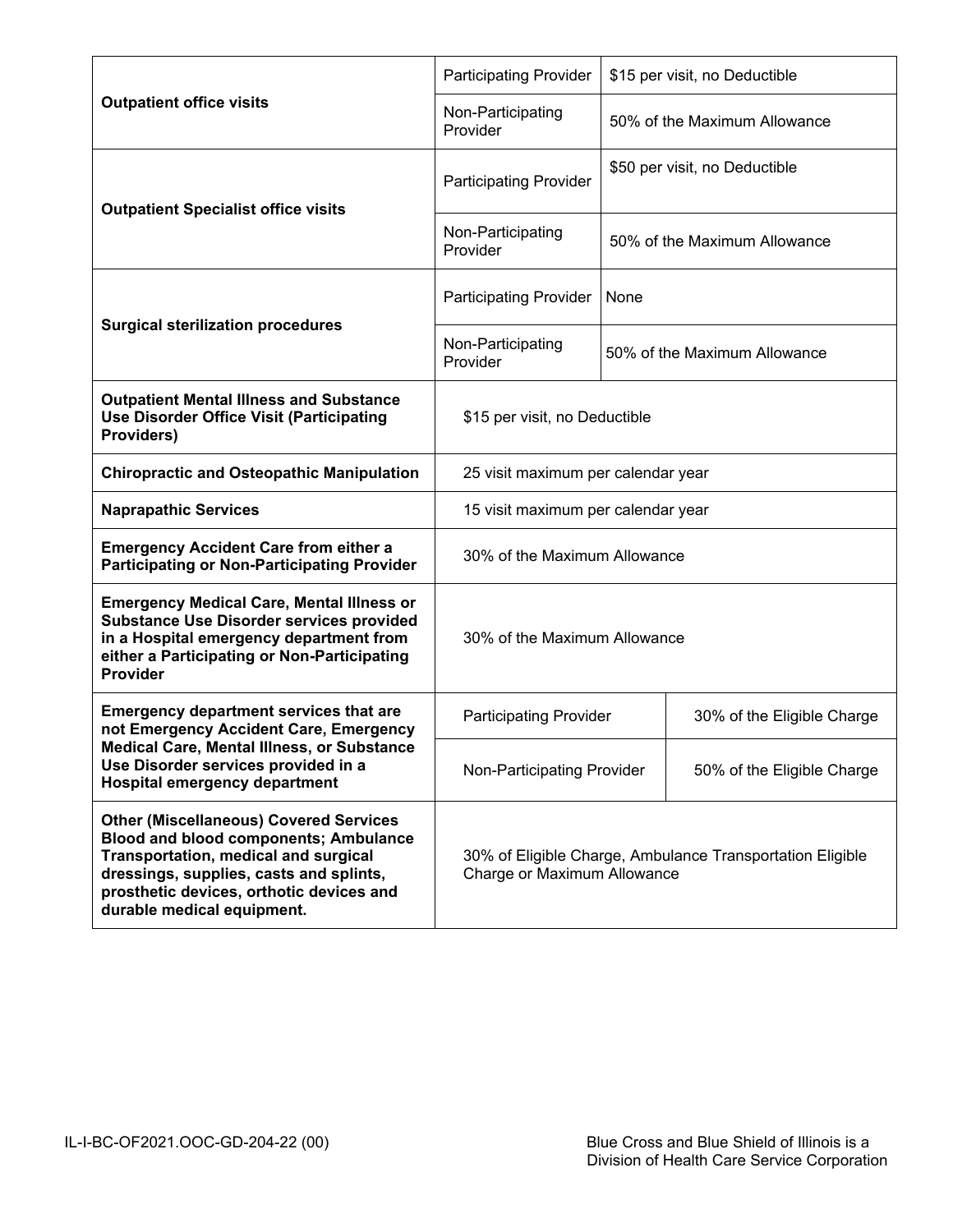| <b>Preventive</b><br>Care<br><b>Services</b><br>from<br>a<br>Participating Provider Benefits will<br>be<br>provided for the following Covered Services and<br>will not be subject to Coinsurance, Deductible,<br>Copayment or dollar maximum (to<br>be<br>implemented in the quantities and within the<br>time period allowed under the applicable law or<br>regulatory guidance): Evidence-based items or<br>services that have in effect a rating of "A" or "B"<br>in the current recommendations of the United<br>States Preventive Services Task Force<br>(USPSTF); immunizations recommended by<br>the Advisory Committee on Immunization<br>Practices of the Centers for Disease Control<br>and prevention with respect to the individual<br>involved; evidenced-informed preventive care<br>screenings<br>provided<br>for<br>the<br>and<br>in.<br>comprehensive guidelines supported by the<br>Health Resources and Services Administration<br>(HRSA) for infants, children, and adolescents;<br>and additional preventive care and screenings<br>provided for in comprehensive guidelines<br>supported by the HRSA. For purposes of this<br>benefit, the current recommendations of the<br>USPSTF regarding breast cancer screening<br>and mammography and prevention will be<br>considered the most current (other than those<br>issued in or around November 2009). | None                          |                                                                         |
|-------------------------------------------------------------------------------------------------------------------------------------------------------------------------------------------------------------------------------------------------------------------------------------------------------------------------------------------------------------------------------------------------------------------------------------------------------------------------------------------------------------------------------------------------------------------------------------------------------------------------------------------------------------------------------------------------------------------------------------------------------------------------------------------------------------------------------------------------------------------------------------------------------------------------------------------------------------------------------------------------------------------------------------------------------------------------------------------------------------------------------------------------------------------------------------------------------------------------------------------------------------------------------------------------------------------------------------------------------------------------------|-------------------------------|-------------------------------------------------------------------------|
| <b>Preventive Care Services from a Non-</b><br><b>Participating Provider</b>                                                                                                                                                                                                                                                                                                                                                                                                                                                                                                                                                                                                                                                                                                                                                                                                                                                                                                                                                                                                                                                                                                                                                                                                                                                                                                  |                               | 50% of the Eligible Charge or Maximum Allowance                         |
| Virtual Visits Benefits will be provided for<br>Covered Services described in the Policy for the<br>diagnosis and treatment of non-emergency<br>medical and behavioral health injuries or<br>illnesses in situations when a Virtual Provider<br>determines that such diagnosis and treatment<br>can be conducted without an in-person primary<br>care office visit, convenient care, urgent care,<br>emergency room or behavioral health office<br>visit.                                                                                                                                                                                                                                                                                                                                                                                                                                                                                                                                                                                                                                                                                                                                                                                                                                                                                                                     | \$15 per visit, no deductible |                                                                         |
| <b>Telehealth and Telemedicine Services</b>                                                                                                                                                                                                                                                                                                                                                                                                                                                                                                                                                                                                                                                                                                                                                                                                                                                                                                                                                                                                                                                                                                                                                                                                                                                                                                                                   | <b>Participating Provider</b> | \$15 per visit, no deductible                                           |
|                                                                                                                                                                                                                                                                                                                                                                                                                                                                                                                                                                                                                                                                                                                                                                                                                                                                                                                                                                                                                                                                                                                                                                                                                                                                                                                                                                               | Non-Participating<br>Provider | 50% of the Eligible Charge or<br>Maximum Allowance, after<br>deductible |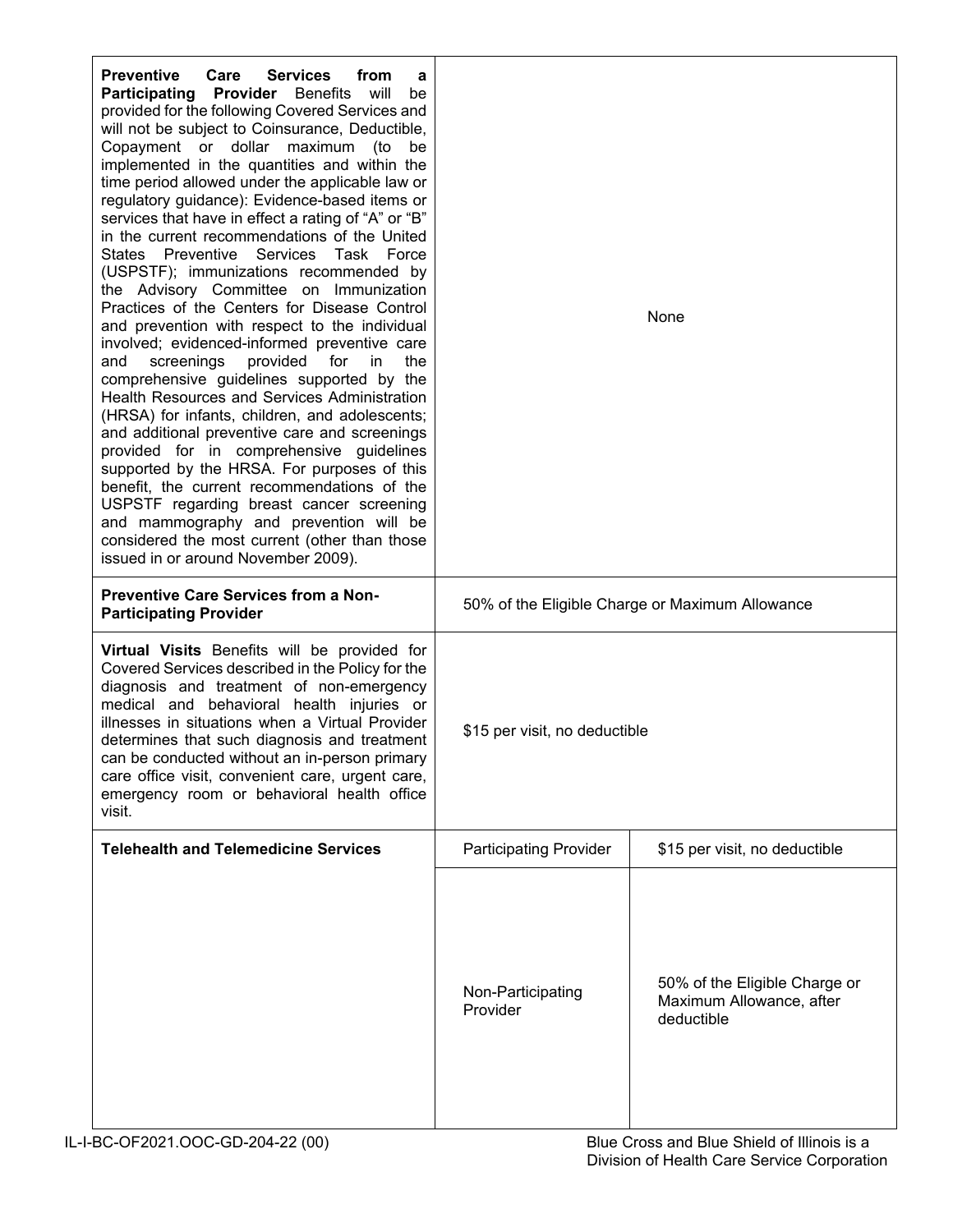| <b>Outpatient Infusion Therapy Benefits for</b>                   | Home, Office, or<br><b>Infusion Suites</b> | \$100 per visit, no Deductible                     |
|-------------------------------------------------------------------|--------------------------------------------|----------------------------------------------------|
| routine Maintenance Drugs from a<br><b>Participating Provider</b> | <b>Outpatient Hospital</b>                 | \$1,000 per visit, no Deductible                   |
| <b>Non-Maintenance Drugs</b>                                      | <b>Participating Provider</b>              | 30% of the Eligible Charge or Maximum<br>Allowance |
|                                                                   | Non-Participating<br>Provider              | 50% of the Eligible Charge or Maximum<br>Allowance |
| <b>Hearing Aid Benefits for Individuals under 19</b>              |                                            |                                                    |
| <b>Benefit Period</b>                                             | 24 months                                  |                                                    |
| Benefit maximum                                                   | None                                       |                                                    |
| Benefit payment level                                             | 30% of the Maximum Allowance               |                                                    |
| Number of Hearing Aids per ear, each Benefit<br>Period            | One                                        |                                                    |
| <b>Hearing Aid Benefits for Individuals over 19</b>               |                                            |                                                    |
| <b>Benefit Period</b>                                             | 24 months                                  |                                                    |
| Benefit maximum                                                   | \$2,500 per ear, per Benefit Period        |                                                    |
| Benefit payment level                                             | 30% of the Maximum Allowance               |                                                    |

\*The calendar year Deductible, Copayment amount and out-of-pocket expense limit amounts may be subject to change or increase as permitted by applicable law or regulatory guidance.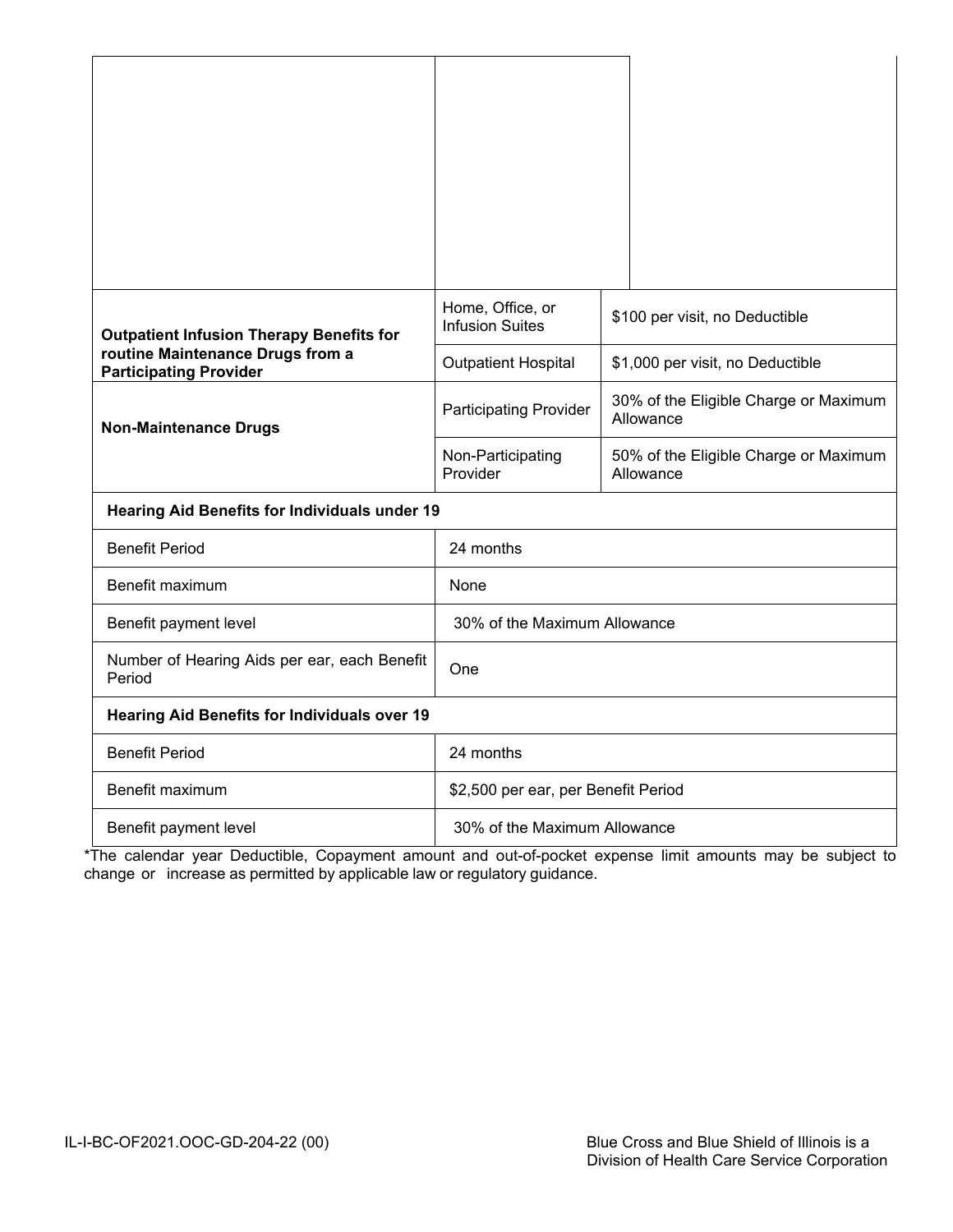## **OUTPATIENT PRESCRIPTION DRUG PROGRAM BENEFITS**

Please refer to the Outpatient Prescription Drug Program Section of your Policy for additional information regarding how payment is determined. However, you may receive coverage for up to a 12-month supply for dispensed contraceptives.

Benefits are available for contraceptive drugs and products shown on the *Contraceptive Coverage List* and will not be subject to any Deductible, Coinsurance Amount and/or Copayment Amount when received from a Participating Pharmacy Drug Provider. Your share of the cost for all other contraceptive drugs and products will be provided as shown below.

If you or your Provider requests a Brand Name Drug when a Generic Drug or therapeutic equivalent is available, you will be responsible for the Non-Preferred Brand Name Drug payment amount, plus the difference in cost between the Brand Name Drug and the generic or therapeutic equivalent, except as otherwise provided in the Policy.

| PREFERRED PARTICIPATING PHARMACY OUTPATIENT PRESCRIPTION DRUG PROGRAM |                                              |  |
|-----------------------------------------------------------------------|----------------------------------------------|--|
| Tier 1                                                                | \$0 of the Eligible Charge per prescription  |  |
| Tier 2                                                                | \$10 of the Eligible Charge per prescription |  |
| Tier 3                                                                | 20% of the Eligible Charge per prescription  |  |
| Tier 4                                                                | 35% of the Eligible Charge per prescription  |  |

| <b>PARTICIPATING PHARMACY OUTPATIENT PRESCRIPTION DRUG PROGRAM</b> |                                              |  |
|--------------------------------------------------------------------|----------------------------------------------|--|
| Tier 1                                                             | \$10 of the Eligible Charge per prescription |  |
| Tier 2                                                             | \$20 of the Eligible Charge per prescription |  |
| Tier 3                                                             | 30% of the Eligible Charge per prescription  |  |
| Tier 4                                                             | 40% of the Eligible Charge per prescription  |  |

| <b>SPECIALTY PRESCRIPTION DRUG PROGRAM</b> |                                             |  |
|--------------------------------------------|---------------------------------------------|--|
| Tier 5                                     | 45% of the Eligible Charge per prescription |  |
| Tier 6                                     | 50% of the Eligible Charge per prescription |  |

| <b>HOME DELIVERY PRESCRIPTION DRUG PROGRAM</b> |                                              |  |
|------------------------------------------------|----------------------------------------------|--|
| Tier 1                                         | \$0 of the Eligible Charge per prescription  |  |
| Tier 2                                         | \$30 of the Eligible Charge per prescription |  |
| Tier 3                                         | 20% of the Eligible Charge per prescription  |  |
| Tier 4                                         | 35% of the Eligible Charge per prescription  |  |

Certain contraceptive drugs may be available at no cost to you. Please see the Outpatient Prescription Drug Program Benefit Section of the Policy, for additional information.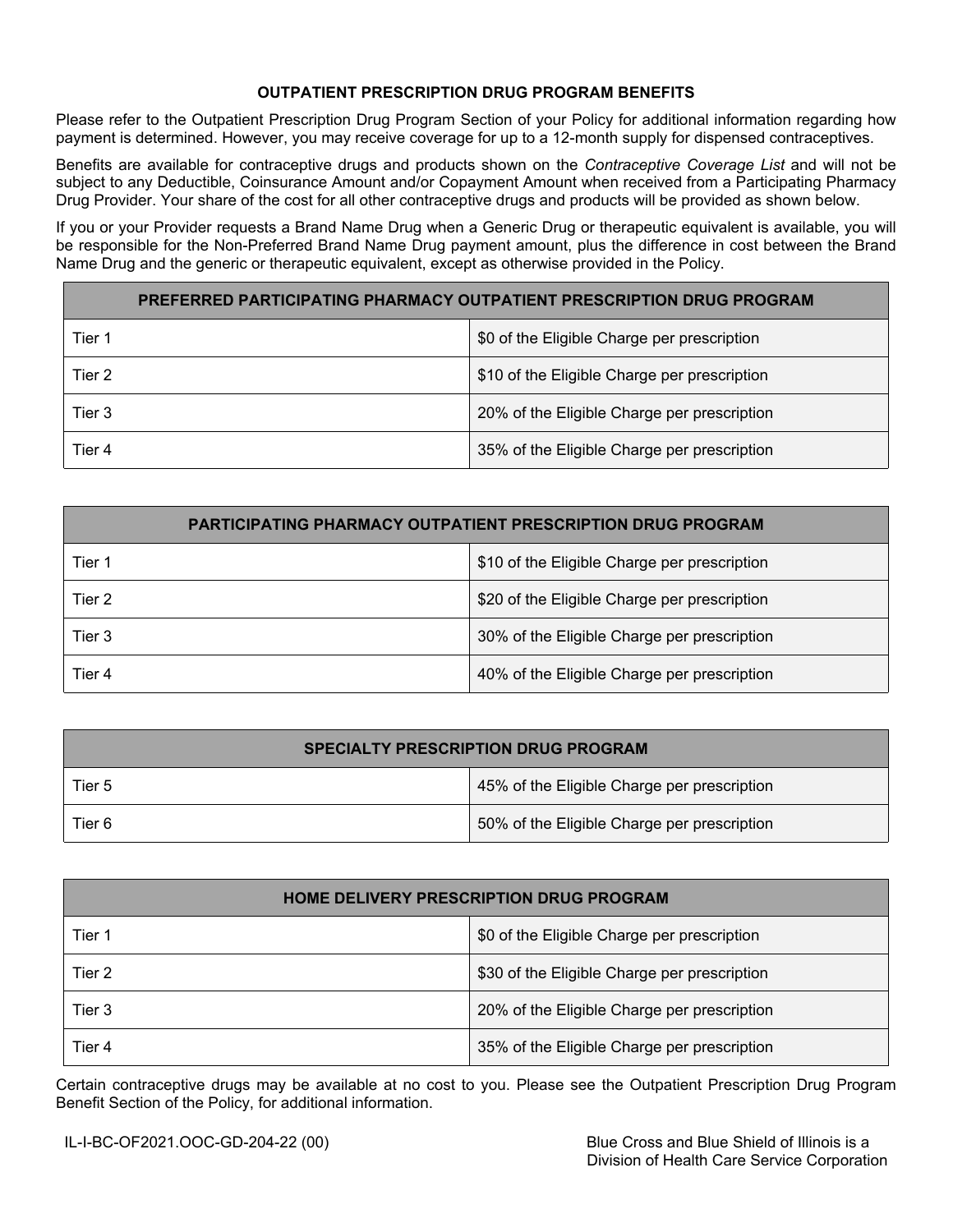## **NON-PARTICIPATING PHARMACY— OUTPATIENT PRESCRIPTION DRUG PROGRAM**

\*When Covered Drugs are obtained, including diabetic supplies from a Non-Participating Pharmacy or a non-Preferred Specialty Pharmacy Provider (other than a Participating Pharmacy), benefits will be provided at 50% of the amount that would have been received had the drugs been obtained from a Participating Pharmacy Provider minus the Deductible, if any. If an out-of-pocket expense limit is shown above for Non-Participating Providers, then only the Deductible, if any, Copayment Amount and Coinsurance Amount will apply towards the above out-of-pocket expense limit for Non-Participating Providers. However, no other expenses at such Non-Participating Pharmacy will apply towards the outof-pocket expense limit.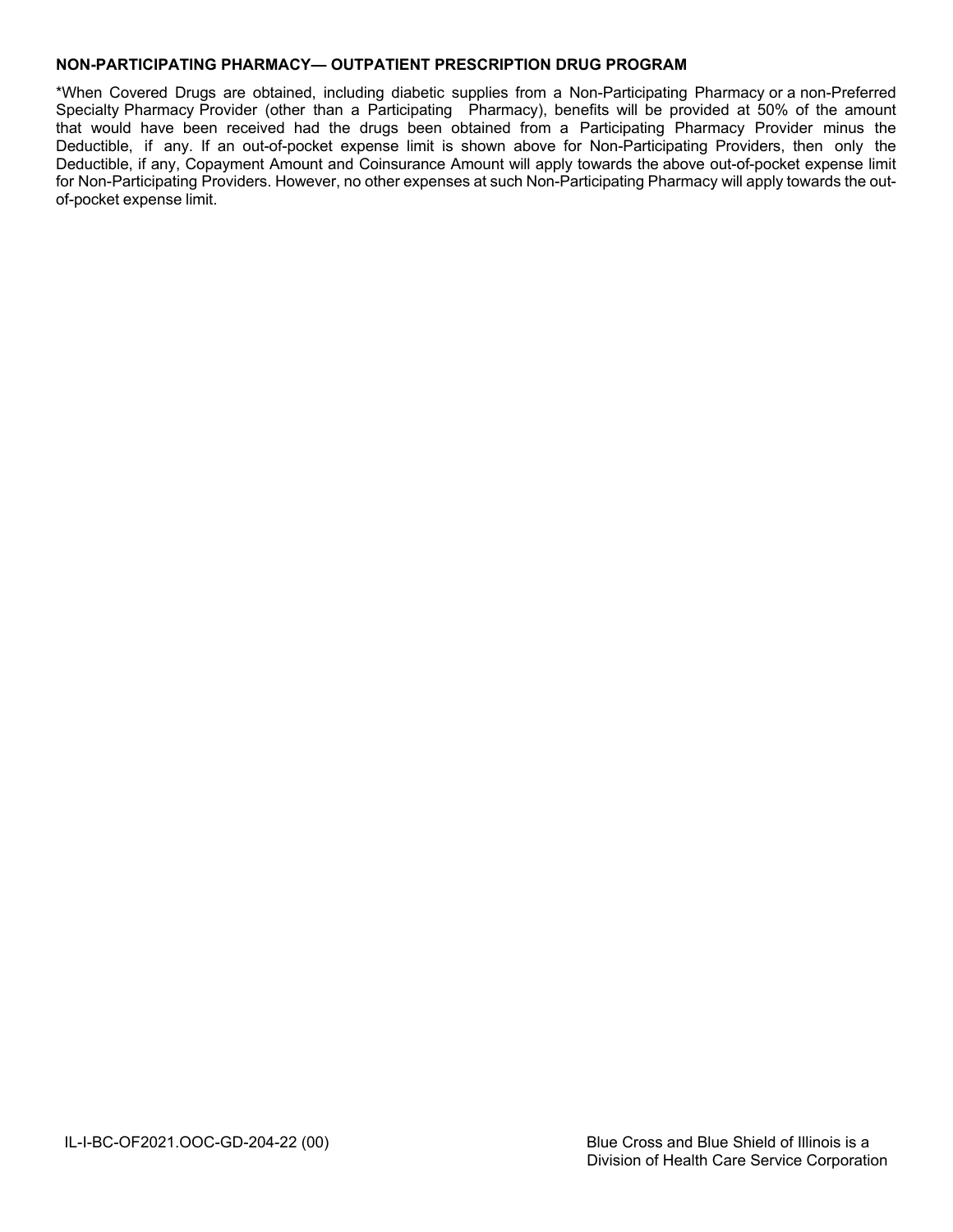### **Schedule of Pediatric Vision Coverage For Covered Persons Under Age 19**

| <b>Pediatric Vision Care Services</b>                                                                                                                                                                                                                                                                                                                                                                                                                                                                                                                                                                                                                                                                                                                                                                                                                                                                                                                                                                                                                                                                                                     | <b>Covered person Cost or</b><br><b>Discount when Covered</b><br>Services are received from a<br><b>Participating Vision Provider</b><br>(When a fixed-dollar<br>Copayment is due from the<br>covered person, the remainder<br>is payable under the Policy up<br>to the covered charge*) | <b>Allowance when</b><br><b>Covered Services</b><br>are received from a<br><b>Non-Participating</b><br><b>Vision Provider</b><br>(Maximum amount<br>payable under the<br>Policy, not to exceed<br>the retail costs)** |
|-------------------------------------------------------------------------------------------------------------------------------------------------------------------------------------------------------------------------------------------------------------------------------------------------------------------------------------------------------------------------------------------------------------------------------------------------------------------------------------------------------------------------------------------------------------------------------------------------------------------------------------------------------------------------------------------------------------------------------------------------------------------------------------------------------------------------------------------------------------------------------------------------------------------------------------------------------------------------------------------------------------------------------------------------------------------------------------------------------------------------------------------|------------------------------------------------------------------------------------------------------------------------------------------------------------------------------------------------------------------------------------------------------------------------------------------|-----------------------------------------------------------------------------------------------------------------------------------------------------------------------------------------------------------------------|
| dilation<br>Exam<br>(with<br>routine<br>as<br>necessary;<br>eye<br>examinations do not include professional services for<br>contact lenses):                                                                                                                                                                                                                                                                                                                                                                                                                                                                                                                                                                                                                                                                                                                                                                                                                                                                                                                                                                                              | No Copayment,                                                                                                                                                                                                                                                                            | Up to \$30                                                                                                                                                                                                            |
| Frames:                                                                                                                                                                                                                                                                                                                                                                                                                                                                                                                                                                                                                                                                                                                                                                                                                                                                                                                                                                                                                                                                                                                                   |                                                                                                                                                                                                                                                                                          |                                                                                                                                                                                                                       |
| "Provider-Designated" frame<br>Frames covered under the Policy are limited to the<br>provider-designated frames which include a selection of<br>frame sizes (including adult sizes) for children up to age<br>19. The Participating Vision Provider will show you the<br>selection of frames covered under the Policy. If you select<br>a frame that is not included in the provider-designated<br>frames covered under the Policy, you are responsible for<br>the difference in cost between the Participating Vision<br>Provider reimbursement amount for covered frames and<br>the retail price of the frame selected. If frames are<br>provided by a Non-Participating Vision Provider, benefits<br>are limited to the amount shown above. Any amount 1)<br>paid to the Non-Participating Vision Provider for the<br>difference in cost of a non-provider-designated frame or<br>2) that exceeds the maximum amount payable for a Non-<br>Participating Vision Provider supplied frame will not apply<br>to any applicable Deductible, Coinsurance, or out-of-<br>pocket<br>limit/out-of-pocket<br>expense<br>Coinsurance<br>maximum. | No Copayment                                                                                                                                                                                                                                                                             | Up to \$75                                                                                                                                                                                                            |
| Frequency:                                                                                                                                                                                                                                                                                                                                                                                                                                                                                                                                                                                                                                                                                                                                                                                                                                                                                                                                                                                                                                                                                                                                |                                                                                                                                                                                                                                                                                          |                                                                                                                                                                                                                       |
| Examination, Lenses or Contact Lenses<br>Frame                                                                                                                                                                                                                                                                                                                                                                                                                                                                                                                                                                                                                                                                                                                                                                                                                                                                                                                                                                                                                                                                                            | Once every 12-month benefit period<br>Once every 12-month benefit period                                                                                                                                                                                                                 |                                                                                                                                                                                                                       |
| Standard Plastic, Glass or Polycarbonate Spectacle<br>Lenses:                                                                                                                                                                                                                                                                                                                                                                                                                                                                                                                                                                                                                                                                                                                                                                                                                                                                                                                                                                                                                                                                             |                                                                                                                                                                                                                                                                                          |                                                                                                                                                                                                                       |
| Single Vision                                                                                                                                                                                                                                                                                                                                                                                                                                                                                                                                                                                                                                                                                                                                                                                                                                                                                                                                                                                                                                                                                                                             | No Copayment                                                                                                                                                                                                                                                                             | Up to $$25$                                                                                                                                                                                                           |
| <b>Bifocal</b>                                                                                                                                                                                                                                                                                                                                                                                                                                                                                                                                                                                                                                                                                                                                                                                                                                                                                                                                                                                                                                                                                                                            | No Copayment                                                                                                                                                                                                                                                                             | Up to $$40$                                                                                                                                                                                                           |
| <b>Trifocal</b>                                                                                                                                                                                                                                                                                                                                                                                                                                                                                                                                                                                                                                                                                                                                                                                                                                                                                                                                                                                                                                                                                                                           | No Copayment                                                                                                                                                                                                                                                                             | Up to \$55                                                                                                                                                                                                            |
| Lenticular                                                                                                                                                                                                                                                                                                                                                                                                                                                                                                                                                                                                                                                                                                                                                                                                                                                                                                                                                                                                                                                                                                                                | No Copayment                                                                                                                                                                                                                                                                             | Up to \$55                                                                                                                                                                                                            |
| <b>Standard Progressive Lens</b>                                                                                                                                                                                                                                                                                                                                                                                                                                                                                                                                                                                                                                                                                                                                                                                                                                                                                                                                                                                                                                                                                                          | No Copayment                                                                                                                                                                                                                                                                             | Up to \$55                                                                                                                                                                                                            |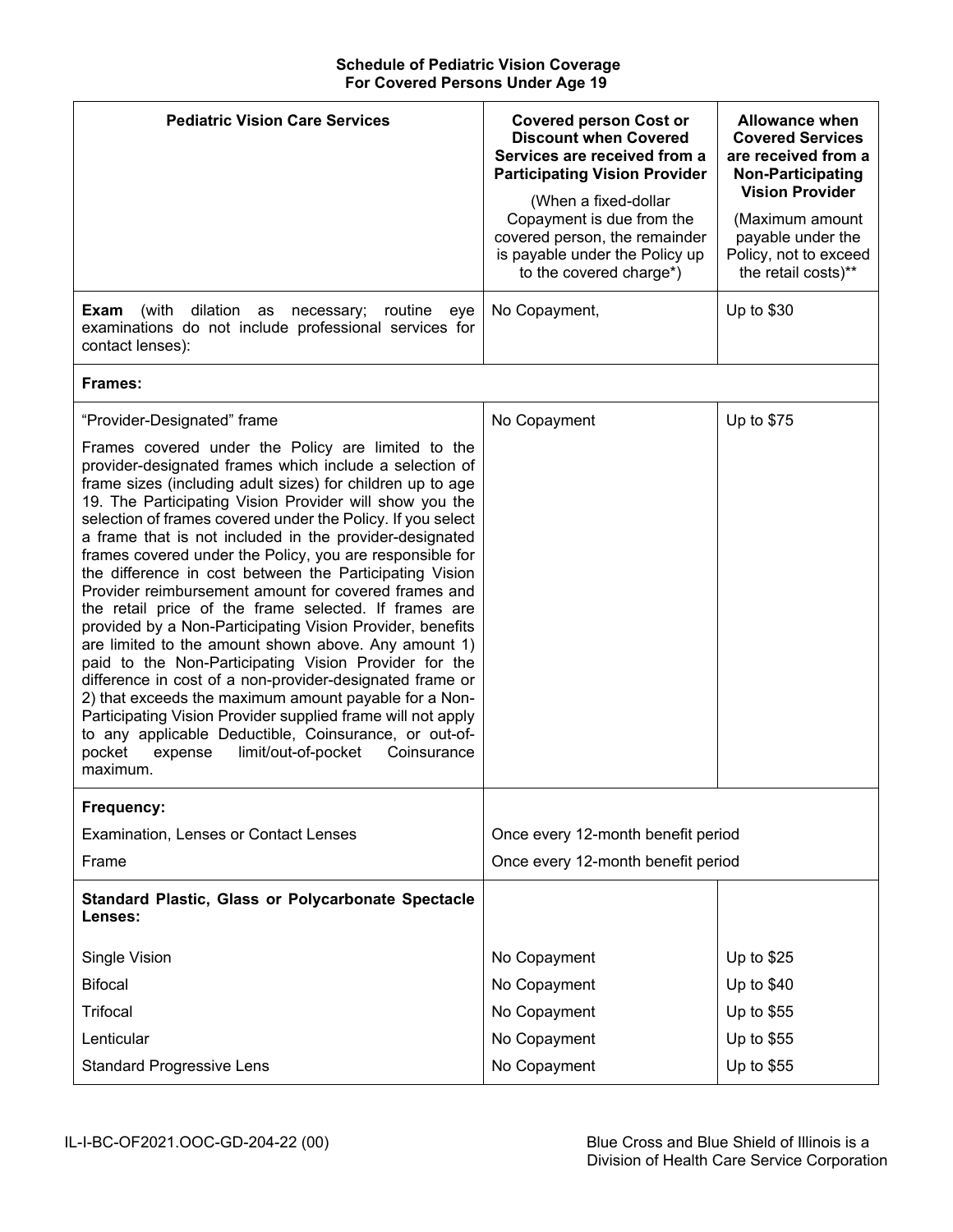| Lens Options (add to lens costs above):                                                                                                                                                                                                                                                                                                                                                                                                                                                                                                                                                                                                                                                                                                                                                                                                                                                                                                |                                                                                                                 |             |
|----------------------------------------------------------------------------------------------------------------------------------------------------------------------------------------------------------------------------------------------------------------------------------------------------------------------------------------------------------------------------------------------------------------------------------------------------------------------------------------------------------------------------------------------------------------------------------------------------------------------------------------------------------------------------------------------------------------------------------------------------------------------------------------------------------------------------------------------------------------------------------------------------------------------------------------|-----------------------------------------------------------------------------------------------------------------|-------------|
| <b>UV Treatment</b>                                                                                                                                                                                                                                                                                                                                                                                                                                                                                                                                                                                                                                                                                                                                                                                                                                                                                                                    | No Copayment                                                                                                    | Up to \$12  |
| <b>Standard Plastic Scratch Coating</b>                                                                                                                                                                                                                                                                                                                                                                                                                                                                                                                                                                                                                                                                                                                                                                                                                                                                                                | No Copayment                                                                                                    | Up to \$12  |
| Standard Polycarbonate -                                                                                                                                                                                                                                                                                                                                                                                                                                                                                                                                                                                                                                                                                                                                                                                                                                                                                                               | No Copayment                                                                                                    | Up to \$32  |
| Photocromatic / Transitions Plastic                                                                                                                                                                                                                                                                                                                                                                                                                                                                                                                                                                                                                                                                                                                                                                                                                                                                                                    | No Copayment                                                                                                    | Up to \$57  |
| Contact Lenses: (Contact lens allowance includes<br>materials only)                                                                                                                                                                                                                                                                                                                                                                                                                                                                                                                                                                                                                                                                                                                                                                                                                                                                    | 100% coverage for provider-<br>designated contact lenses                                                        |             |
| Elective -                                                                                                                                                                                                                                                                                                                                                                                                                                                                                                                                                                                                                                                                                                                                                                                                                                                                                                                             |                                                                                                                 |             |
| <b>Extended Wear Disposables</b>                                                                                                                                                                                                                                                                                                                                                                                                                                                                                                                                                                                                                                                                                                                                                                                                                                                                                                       | Up to 6 months supply of<br>monthly or 2 week disposable,<br>single vision spherical or toric<br>contact lenses | Up to \$150 |
| Daily Wear / Disposable                                                                                                                                                                                                                                                                                                                                                                                                                                                                                                                                                                                                                                                                                                                                                                                                                                                                                                                | Up to 3 months supply of daily<br>single<br>disposable,<br>vision<br>spherical contact lenses                   | Up to \$150 |
| Conventional                                                                                                                                                                                                                                                                                                                                                                                                                                                                                                                                                                                                                                                                                                                                                                                                                                                                                                                           | 1 pair from selection of provider-<br>designated contact lenses                                                 | Up to \$150 |
| Medically Necessary contact lenses -                                                                                                                                                                                                                                                                                                                                                                                                                                                                                                                                                                                                                                                                                                                                                                                                                                                                                                   |                                                                                                                 | Up to \$210 |
| Preauthorization is required to be considered for benefits<br>(see details below)                                                                                                                                                                                                                                                                                                                                                                                                                                                                                                                                                                                                                                                                                                                                                                                                                                                      |                                                                                                                 |             |
| Contact lenses covered under the Policy are limited to the<br>provider- designated contact lenses. The Participating<br>Vision Provider will inform you of the contact lens<br>selection covered under the Policy. If you select a lens<br>that is not included in the pediatric lens selection covered<br>under the Policy, you are responsible for the difference in<br>Participating Vision<br>between the<br>Provider<br>cost<br>reimbursement amount for covered contact lenses and<br>the retail price of the contact lenses selected. Any amount<br>1) paid to the Participating Vision Provider for the<br>difference in cost of a non-provider-designated contact<br>lens or 2) that exceeds the maximum amount payable for<br>Non-Participating Vision Provider supplied contact lenses<br>will not apply to any applicable Deductible, Coinsurance,<br>or out-of-pocket expense limit/out-of-pocket coinsurance<br>maximum. |                                                                                                                 |             |
| Routine eye exame do not include professional services for contact lens evaluations. Any applicable fees are the                                                                                                                                                                                                                                                                                                                                                                                                                                                                                                                                                                                                                                                                                                                                                                                                                       |                                                                                                                 |             |

Routine eye exams do not include professional services for contact lens evaluations. Any applicable fees are the responsibility of the patient.

# **Value-added features:**

**Laser vision correction:** You will receive a discount for traditional LASIK and custom LASIK from Participating Physicians and contracted laser centers. You must obtain Preauthorization for this service in order to receive coverage. Prices/discounts may vary by state and are subject to change without notice.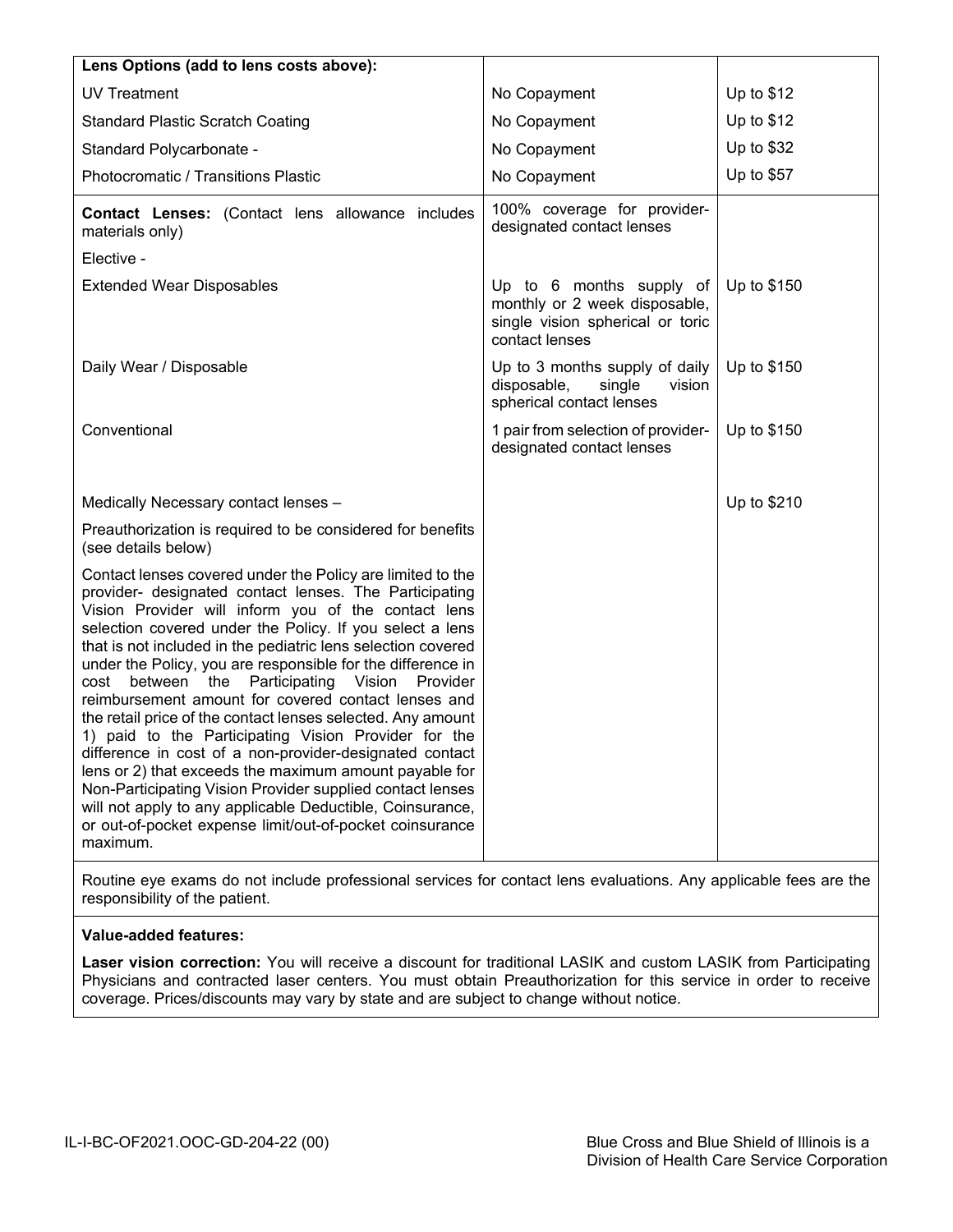## **Additional Benefits**

**Medically Necessary contact lenses:** Contact lenses may be determined to be medically necessary and appropriate in the treatment of patients affected by certain conditions. In general, contact lenses may be medically necessary and appropriate when the use of contact lenses, in lieu of eyeglasses, will result in significantly better visual and/or improved binocular function, including avoidance of diplopia or suppression. Contact lenses may be determined to be medically necessary in the treatment of the following conditions:

keratoconus, pathological myopia, aphakia, anisometropia, aniseikonia, aniridia, corneal disorders, post-traumatic disorders, irregular astigmatism.

Medically necessary contact lenses are covered in lieu of other eyewear. Participating providers will obtain the necessary preauthorization for these services.

Low Vision: Low vision is a significant loss of vision but not total blindness. Ophthalmologists and optometrists specializing in low vision care can evaluate and prescribe optical devices, and provide training and instruction to maximize the remaining usable vision for our members with low vision.

With prior approval from Blue Cross and Blue Shield of Illinois, covered persons who required low-vision services and optical devices are entitled to the following coverage, with both Participating and Non-Participating Providers:

**Low Vision Evaluation:** One comprehensive evaluation every five years (Non-Participating Allowance of \$300). This examination, sometimes called a functional vision assessment, can determine distance and clarity of vision, the size of readable print, the existence of blind spots or tunnel vision, depth perception, eye-hand coordination, problems perceiving contrast and lighting requirements for optimum vision.

**Low Vision Aid:** Covered for one device per year such as high-power spectacles, magnifiers and telescopes (Non-Participating Allowance of \$600 per device and \$1200 lifetime). These devices are utilized to maximize use of available vision, reduce problems of glare or increase contrast perception, based on the individual's vision goals and lifestyle needs.

**Follow-up care:** Four visits in any five-year period (Non-Participating Allowance of \$100 per visit).

**Warranty:** Warranty limitations may apply to Provider or retailer supplied frames and/or eveglass lenses. Please ask your Provider for details of the warranty that is available to you.

The "covered charge" is the rate negotiated with Participating Vision Providers for a particular Covered Service.

## \*\* **THE PLAN PAYS THE LESSER OF THE ALLOWANCE NOTED OR THE RETAIL COST. RETAIL PRICES VARY BY LOCATION.**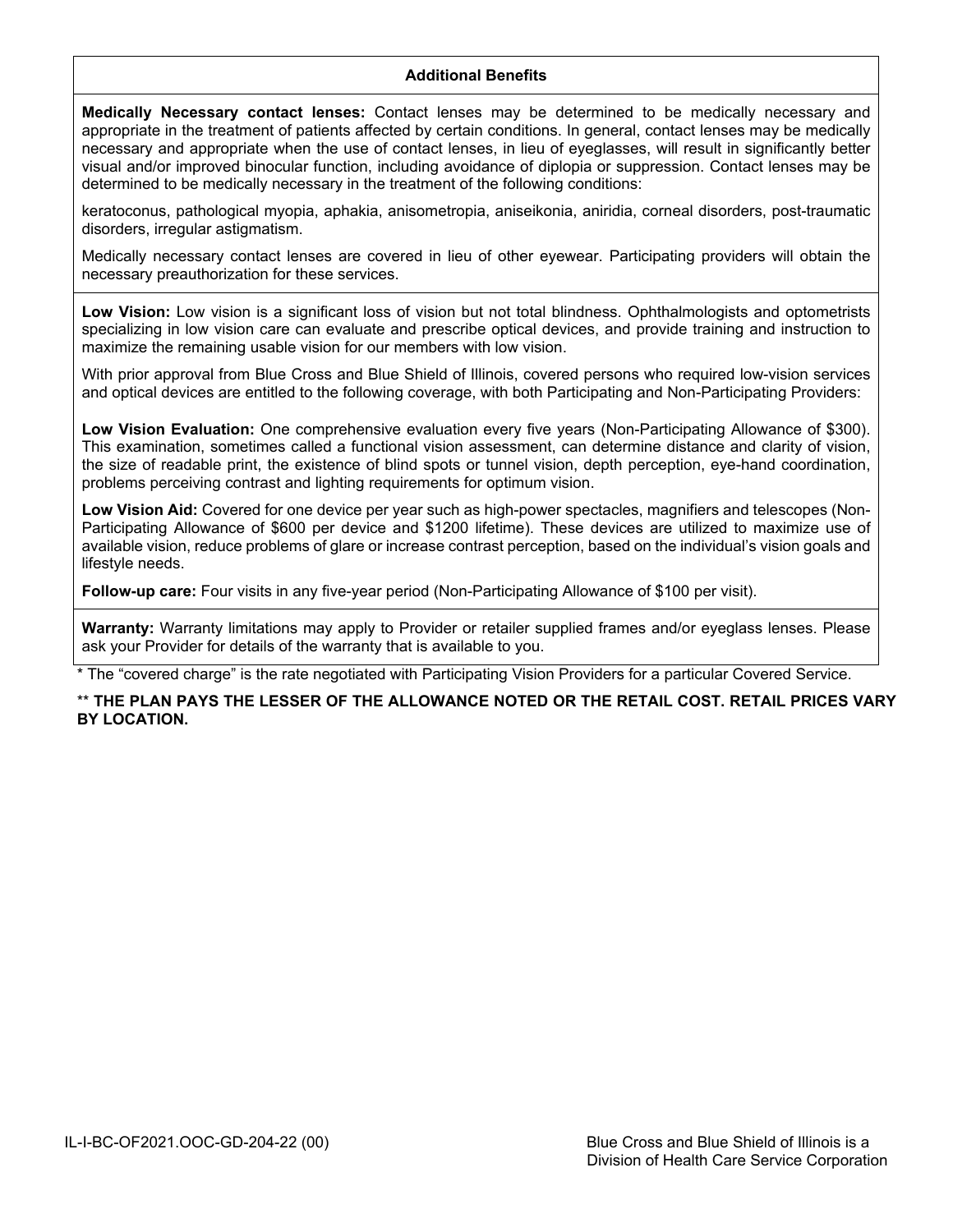### **EXCLUSIONS AND LIMITATIONS**:

Hospitalization, services and supplies which are not Medically Necessary.

Services or supplies that are not specifically mentioned in the Policy.

Services or supplies for any illness or injury arising out of or in the course of employment for which benefits are available under any Workers' Compensation Law or other similar laws whether or not you make a claim for such compensation or receive such benefits. However, this exclusion shall not apply if you are a corporate officer of any domestic or foreign corporation and are employed by the corporation and elect to withdraw yourself from the operation of the Illinois Workers' Compensation Act according to the provisions of the Act.

Services or supplies that are furnished to you by the local, state or federal government and for any services or supplies to the extent payment or benefits are provided or available from the local, state or federal government (for example, Medicare) whether or not that payment or benefits are received, (except in the case of Medicare), except however, this exclusion shall not be applicable to medical assistance benefits under Article V, VI or VII of the Illinois Public Aid Code (Ill. Rev. Stat. ch. 23 §1-1 et seq.) or similar legislation of any state, benefits provided in compliance with the Tax Equity and Fiscal Responsibility Act or as otherwise provided by law.

Services and supplies for any illness or injury occurring on or after your Coverage Date as a result of war or an act of war.

Services or supplies that do not meet accepted standards of medical and/or dental practice.

Experimental/Investigational Services and Supplies and all related services and supplies, except as may be provided under the Policy for a) Routine Patient Costs associated with Experimental/Investigational cancer treatment, if you are a qualified individual participating in a qualified clinical cancer trial, if those services or supplies would otherwise be covered under the Policy if not provided in connection with a qualified cancer trial program and b) applied behavior analysis used for the treatment of Autism Spectrum Disorder(s).

Custodial Care Service.

Long Term Care Service.

Respite Care Service, except as specifically mentioned under the Hospice Care Program section of the Policy.

Inpatient Private Duty Nursing.

Services or supplies received during an Inpatient stay when the stay is solely related to behavioral, social maladjustment, lack of discipline or other antisocial actions which are not specifically the result of Mental Illness. This does not include services or supplies provided for the treatment of an injury resulting from an act of domestic violence or a medical condition (including both physical and mental health conditions.).

Cosmetic Surgery and related services and supplies, except for the correction of congenital deformities or for conditions resulting from accidental injuries, scars, tumors or diseases.

Services or supplies for which you are not required to make payment or would have no legal obligation to pay if you did not have this or similar coverage.

Charges for failure to keep a scheduled visit or charges for completion of a Claim form.

Personal hygiene, comfort or convenience items commonly used for other than medical purposes, such as air conditioners, humidifiers, physical fitness equipment, televisions and telephones.

Special braces, specialized equipment, appliances, or ambulatory apparatus, except as specifically mentioned in the Policy.

Blood derivatives which are not classified as drugs in the official formularies.

Eyeglasses, contact lenses or cataract lenses and the examinations for prescribing or fitting of glasses or contact lenses or for determining the refractive state of the eye which are not Medically Necessary, except as specifically mentioned in the Policy. This is exclusion is not applicable to children as described in the Policy.

Treatment of flat foot conditions and the prescription of supportive devices for such conditions and the treatment of subluxations of the foot or routine foot care.

Routine foot care, except for persons diagnosed with diabetes.

Immunizations, unless otherwise specified in the Policy.

Maintenance Occupational Therapy, Maintenance Physical Therapy and Maintenance Speech Therapy, except as specifically mentioned in the Policy.

Acupuncture, whether for medical or anesthesia purposes.

Maintenance Care.

Hearing aids, except for bone anchored hearing aids (osseointegrated auditory implants), or examinations for the prescription or fitting of hearing aids, unless otherwise specified in the Policy. This exclusion is not applicable to children as described in the Policy.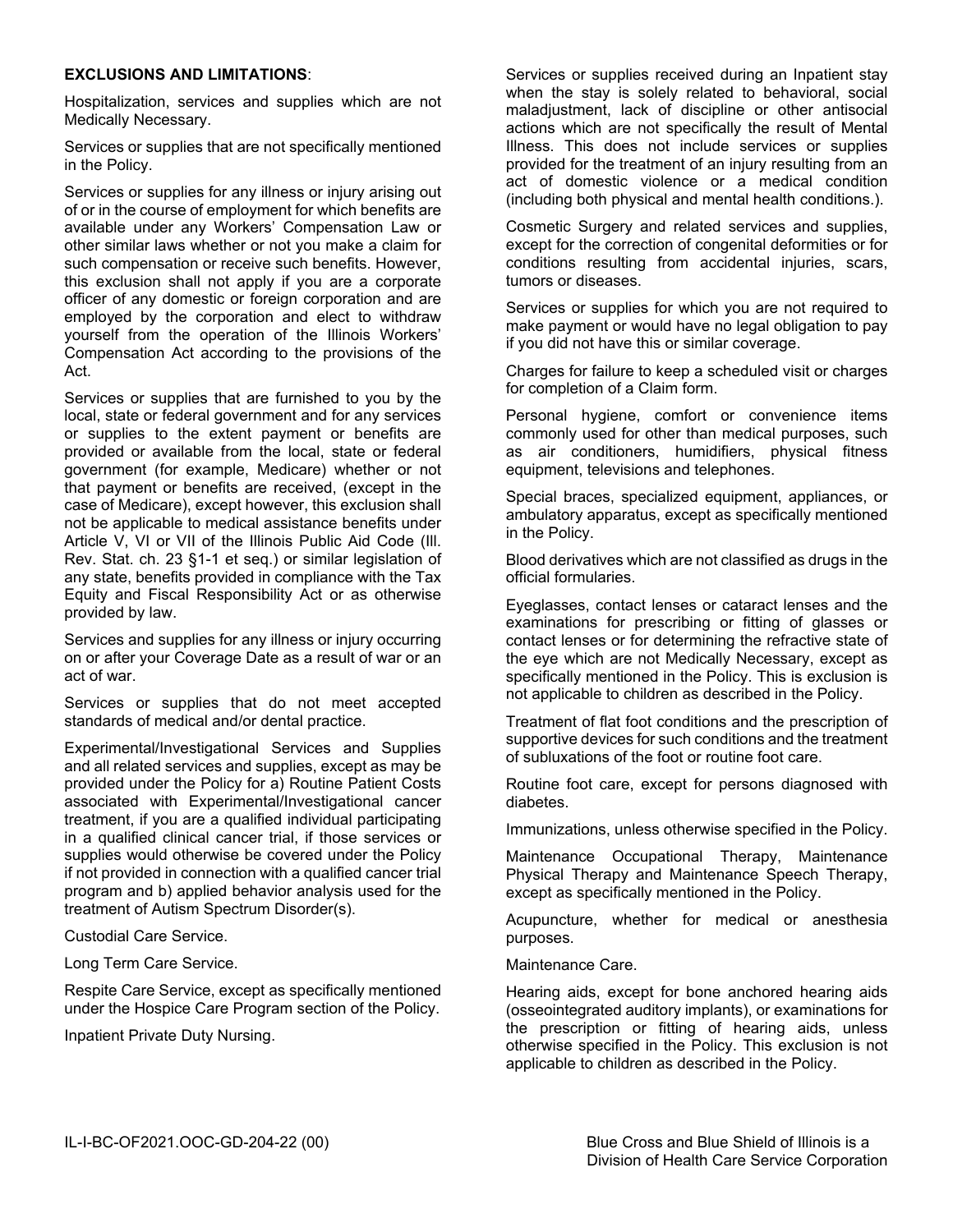Diagnostic Service as part of determination of the refractive errors of the eyes, auditory problems, surveys, case finding, research studies, screening, or similar procedures and studies, or tests which are Experimental/Investigational, unless otherwise specified in the Policy.

Procurement or use of prosthetic devices, special appliances and surgical implants which are for cosmetic purposes, for the comfort and convenience of the patient, or unrelated to the treatment of a disease or injury.

Wigs (also referred to as cranial prostheses), unless otherwise specified in the Policy.

Services and supplies rendered or provided for human organ or tissue transplants other than those specifically mentioned in the Policy.

Reversals of vasectomies.

Any related services to a non-covered service except for routine patient care for participants in an Approved Clinical Trial.

Any drugs and medicines, except as may be provided under Outpatient Prescription Drug Program Benefits, that are:

- Dispensed by a Pharmacy and received by you while covered under the Policy,
- Dispensed in a Provider's office or during confinement in a Hospital or other acute care institution or facility and received by you for use on an Outpatient basis,
- Over-the-counter drugs and medicines; or drugs for which no charge is made,
- Prescription antiseptic or fluoride mouthwashes, mouth rinses or topical oral solutions or preparations.

Repair and replacement for appliances and/or devices due to misuse or loss, except as specifically mentioned in the Policy.

Habilitative Services that are solely educational in nature or otherwise paid under State or Federal law for purely educational services.

Notwithstanding any provision in the Policy to the contrary, any services and/or supplies provided to you outside the United States, unless you receive Emergency Accident Care or Emergency Medical Care.

- Benefits will not be provided for any selfadministered drugs dispensed by a Physician.
- Services and supplies from more than one Provider on the same day(s) to the extent benefits are duplicated.
- Behavioral health services provided at behavioral modification facilities, boot camps, emotional group academies, military schools, therapeutic boarding schools, wilderness programs, halfway houses and group homes, except for Covered Services provided by appropriate Providers as defined in this Policy. Any of the following applied behavior analysis (ABA) related services;
- Services with a primary diagnosis that is not Autism Spectrum Disorder;
- Services that are facilitated by a Provider that is not properly credentialed. Please see the definition of "Qualified ABA Provider" in the DEFINITIONS SECTION of this Policy;
- Activities primarily of an educational nature;
- Shadow or companion services; or
- Any other services not provided by an appropriately licensed Provider in accordance with nationally accepted treatment standards.